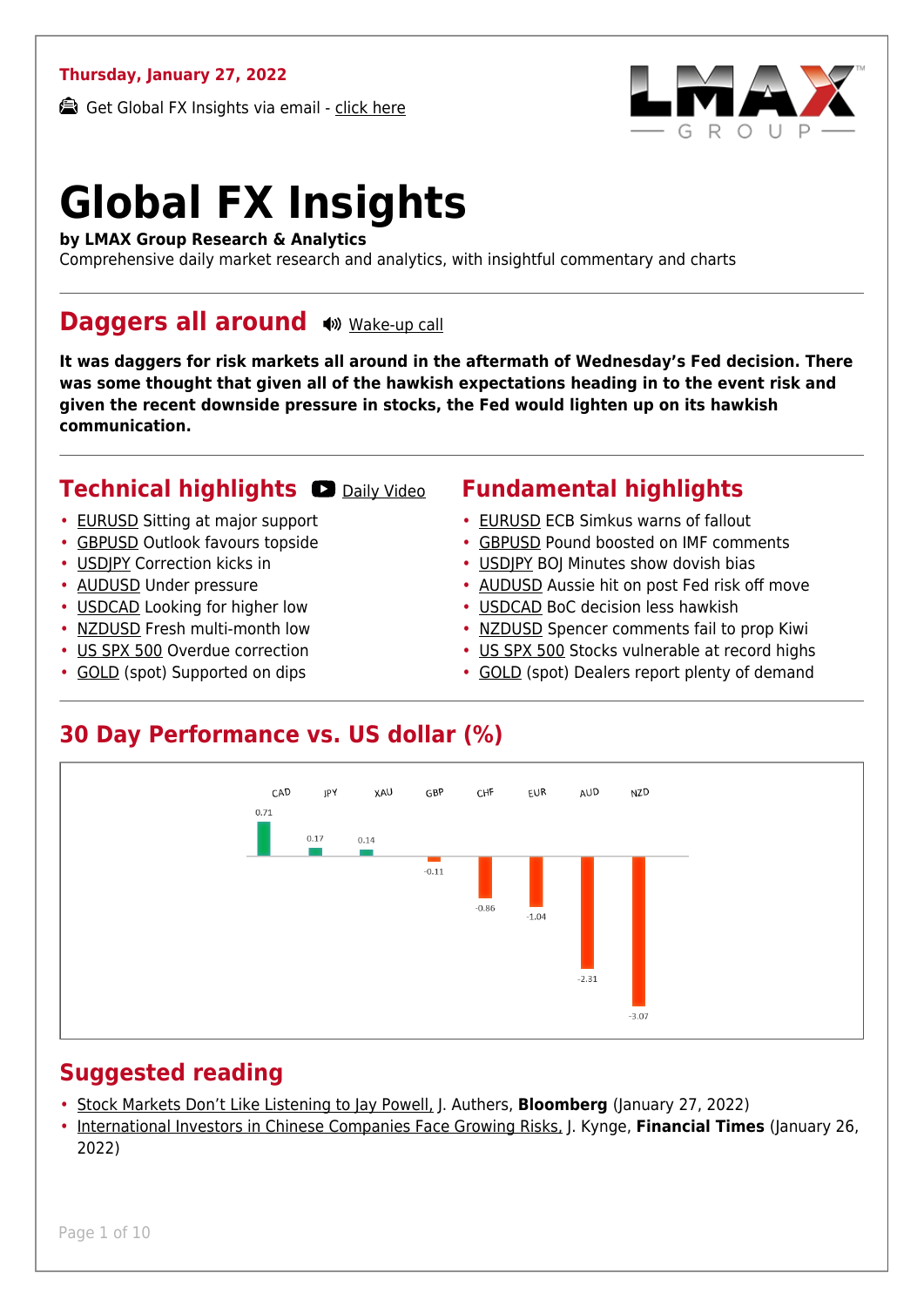#### <span id="page-1-0"></span>**EURUSD – technical overview**

**Setbacks have extended to retest the critical** 61.8% fib retrace off the 2020 low to 2021 high move. Technical studies are now turning up from extended territory on the weekly chart, warning of the need for an additional corrective bounce ahead. Look for the market to hold up on a weekly close basis above the 61.8% fib retrace around 1.1275. Weekly close back above 1.1500 strengthens outlook. Weekly close below 1.1275 negates.



- **R1 1.1369**  20 January high Medium
- **S1 1.1200**  Figure Medium
- **S2 1.1186**  24 November/**2021 low** Strong

#### <span id="page-1-1"></span>**EURUSD – fundamental overview**

**Most of the downside pressure on the Euro** comes from the US Dollar side of the equation, with yield differentials becoming that much more favourable to the US Dollar in the aftermath of the Fed decision. Meanwhile, the ECB's Simkus warned the Eurozone economy will see a significant economic hit if tensions between Russia and Ukraine escalator further. Key standouts on today's calendar come in the form of US reads highlighted by GDP, durable goods, initial jobless claims, and pending home sales.

## **EURUSD - Technical charts in detail**

#### [Watch now](https://youtu.be/P29foKX1IDw)

Page 2 of 10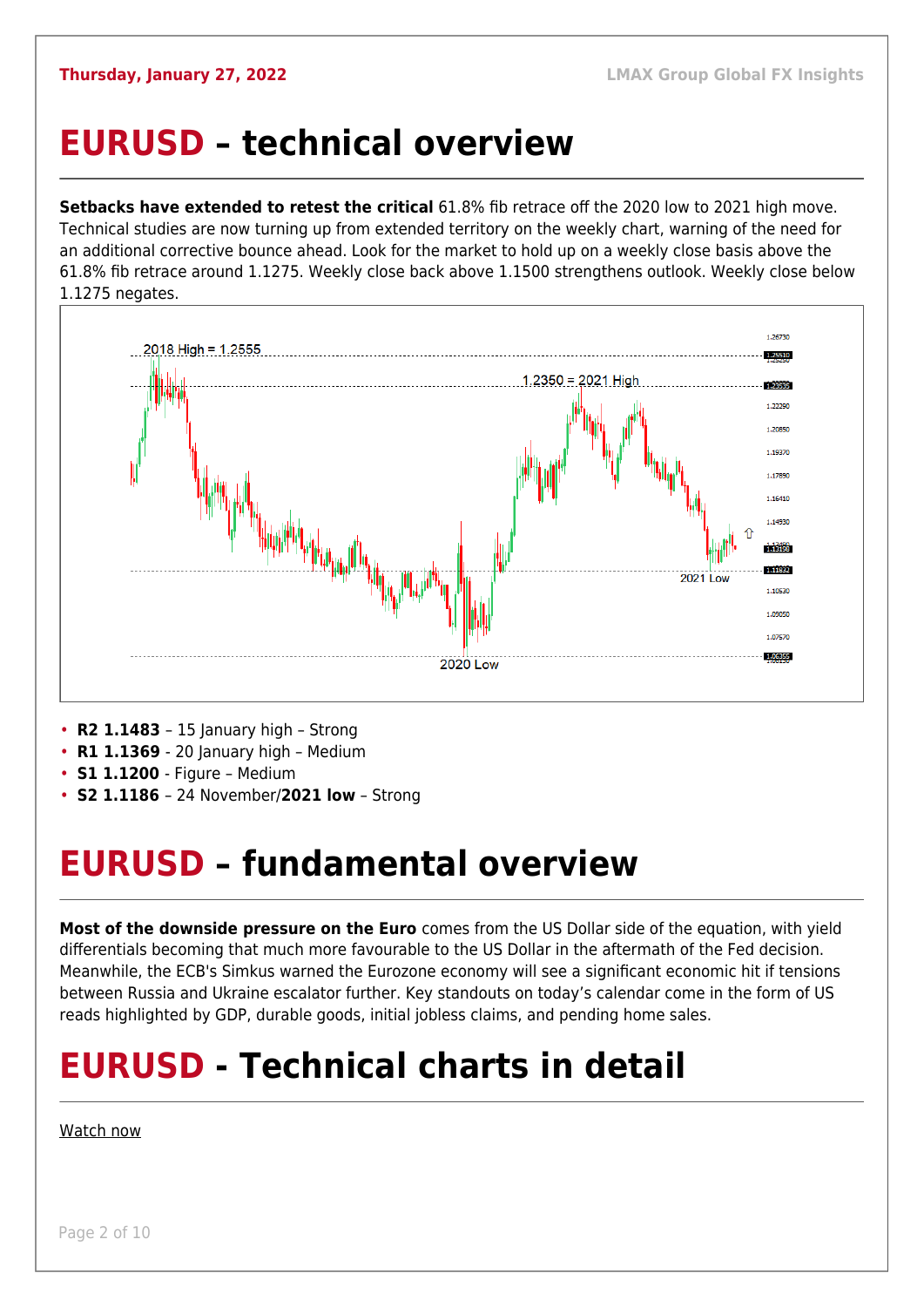### <span id="page-2-0"></span>**GBPUSD – technical overview**

**The market is in a correction phase** in the aftermath of the run to fresh multi-month highs in 2021. At this stage, additional setbacks should be limited to the 1.3000 area ahead of the next major upside extension towards a retest and break of critical resistance in the form of the 2018 high. Back above 1.3835 takes pressure off the downside.



- **R2 1.3663**  20 January high Strong
- **R1 1.3603**  21 January high Medium
- **S1 1.3409**  29 December low Medium
- **S2 1.3400**  Figure Strong

## <span id="page-2-1"></span>**GBPUSD – fundamental overview**

**The Pound has held up relatively well against its peers**, but hasn't been able to avoid weakness against the US Dollar in the aftermath of the hawkish FOMC decision. Key standouts on today's calendar come in the form of US reads highlighted by GDP, durable goods, initial jobless claims, and pending home sales.

[Watch now](https://youtu.be/us4VlHNnfwY)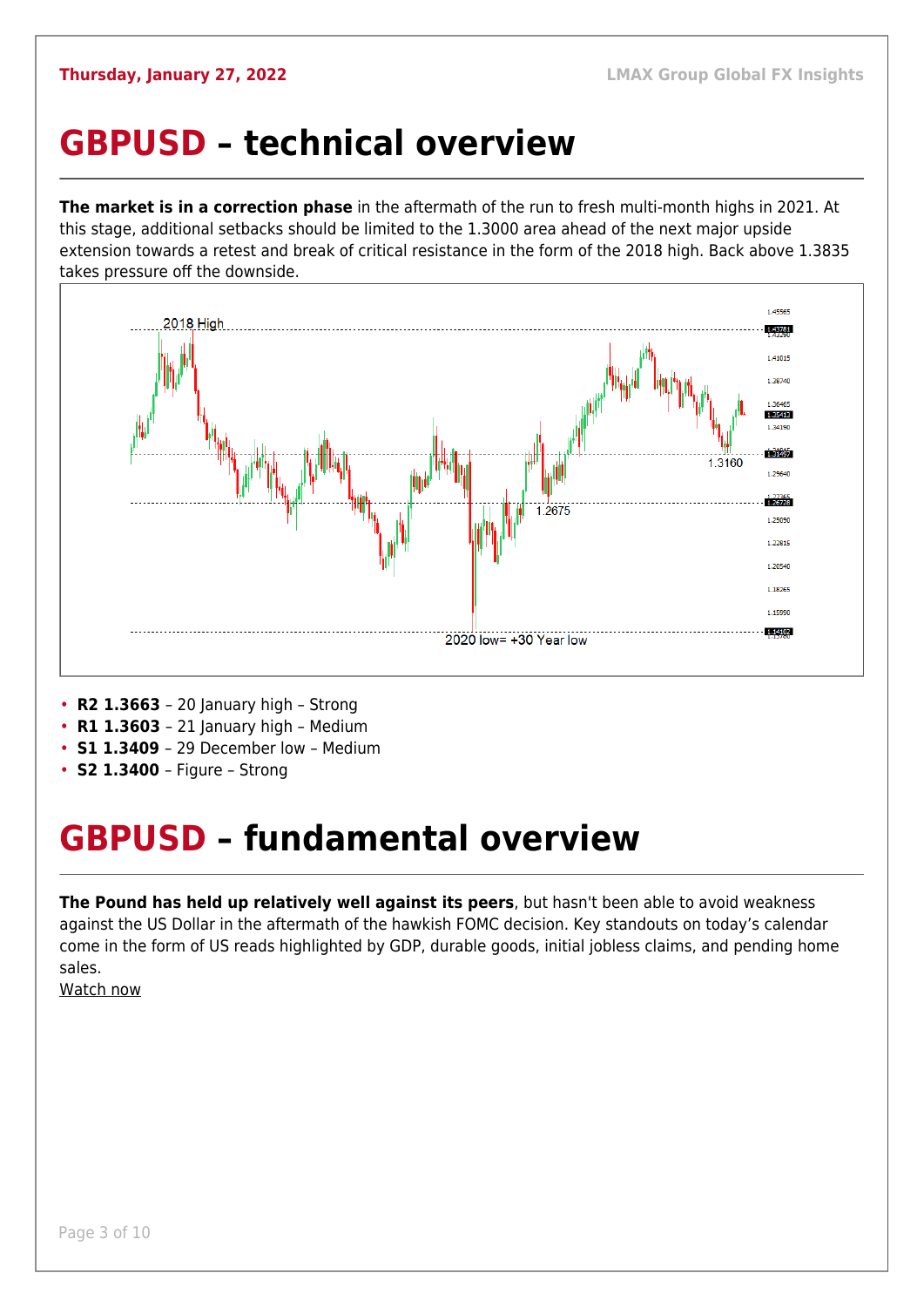## <span id="page-3-0"></span>**USDJPY – technical overview**

**The longer-term trend** is bearish despite the recent run higher. Look for additional upside to be limited, with scope for a topside failure and bearish resumption back down towards the 100.00 area. It would take a clear break back above 116.00 to negate the outlook.



- **R2 115.48**  12 January high Strong
- **R1 115.06** 18 January high Medium
- **S1 113.14**  17 December low Medium
- **S2 112.53**  30 November low Strong

## <span id="page-3-1"></span>**USDJPY – fundamental overview**

**A recent round of intense risk off flow in US equities** has mostly contributed to the latest wave of Yen demand. At the same time, the broad based round of US Dollar strength has contributed to some offsetting flow. The Bank of Japan January meeting minutes showed that several policymakers saw the need to keep easing in place and to communicate a firm stance on central bank policy. Key standouts on today's calendar come in the form of US reads highlighted by GDP, durable goods, initial jobless claims, and pending home sales.

[Watch now](https://youtu.be/mXHJx51NYz4)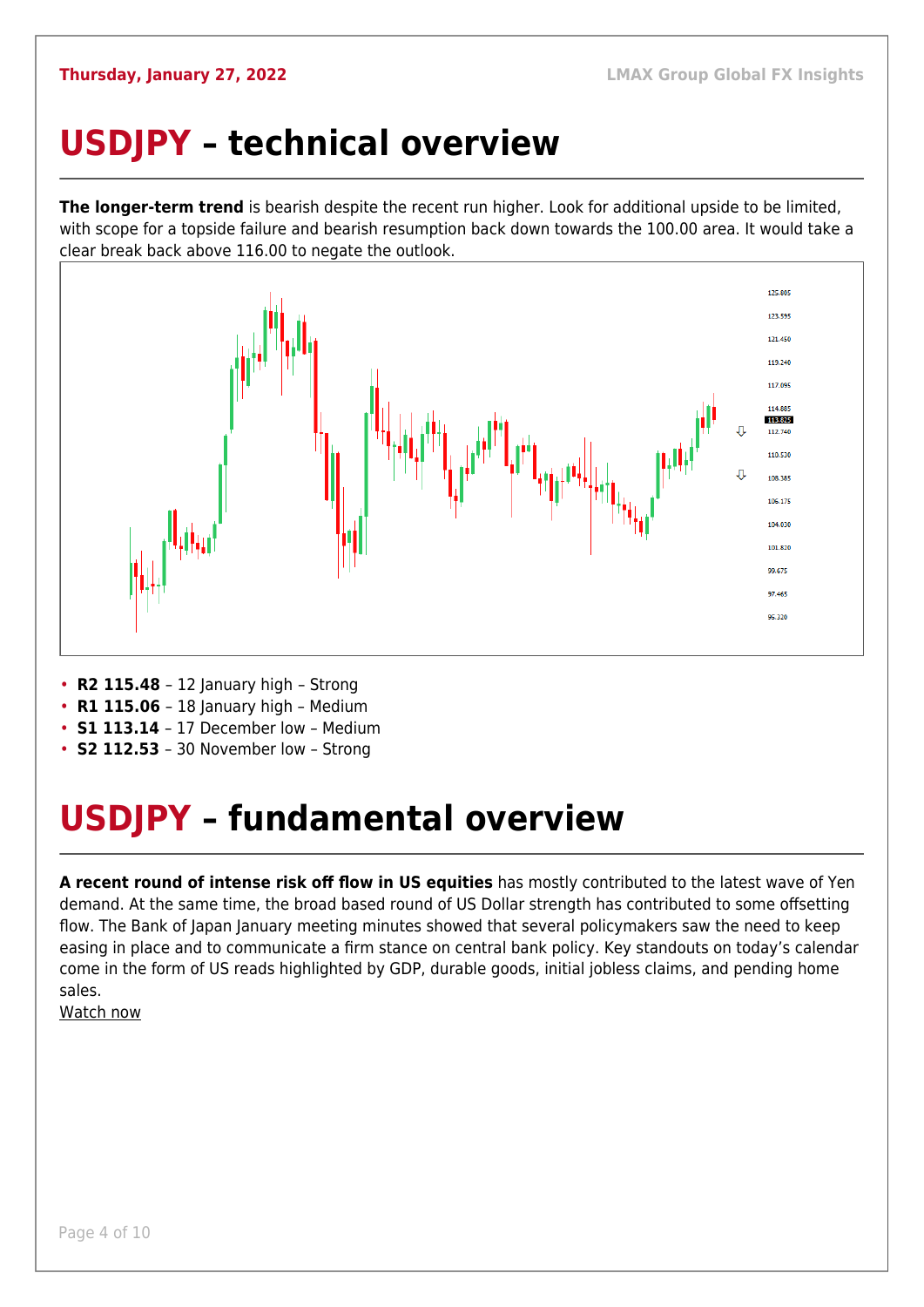### <span id="page-4-0"></span>**AUDUSD – technical overview**

**The Australian Dollar has been in the process** of a healthy correction following the impressive run towards a retest of the 2018 high in 2021. At this stage, the correction is starting to look stretched and setbacks should be well supported above 0.7000 on a weekly close basis. A weekly close below 0.7000 will force a bearish shift.



- **R2 0.7315**  13 January high Strong
- **R1 0.7277**  20 January high Medium
- **S1 0.7050** Mid-Figure Medium
- **S2 0.7040**  7 December low Strong

## <span id="page-4-1"></span>**AUDUSD – fundamental overview**

**The Australian Dollar hasn't been able to avoid** the wave of risk off flow in global markets in the aftermath of the more hawkish FOMC decision. Key standouts on today's calendar come in the form of US reads highlighted by GDP, durable goods, initial jobless claims, and pending home sales.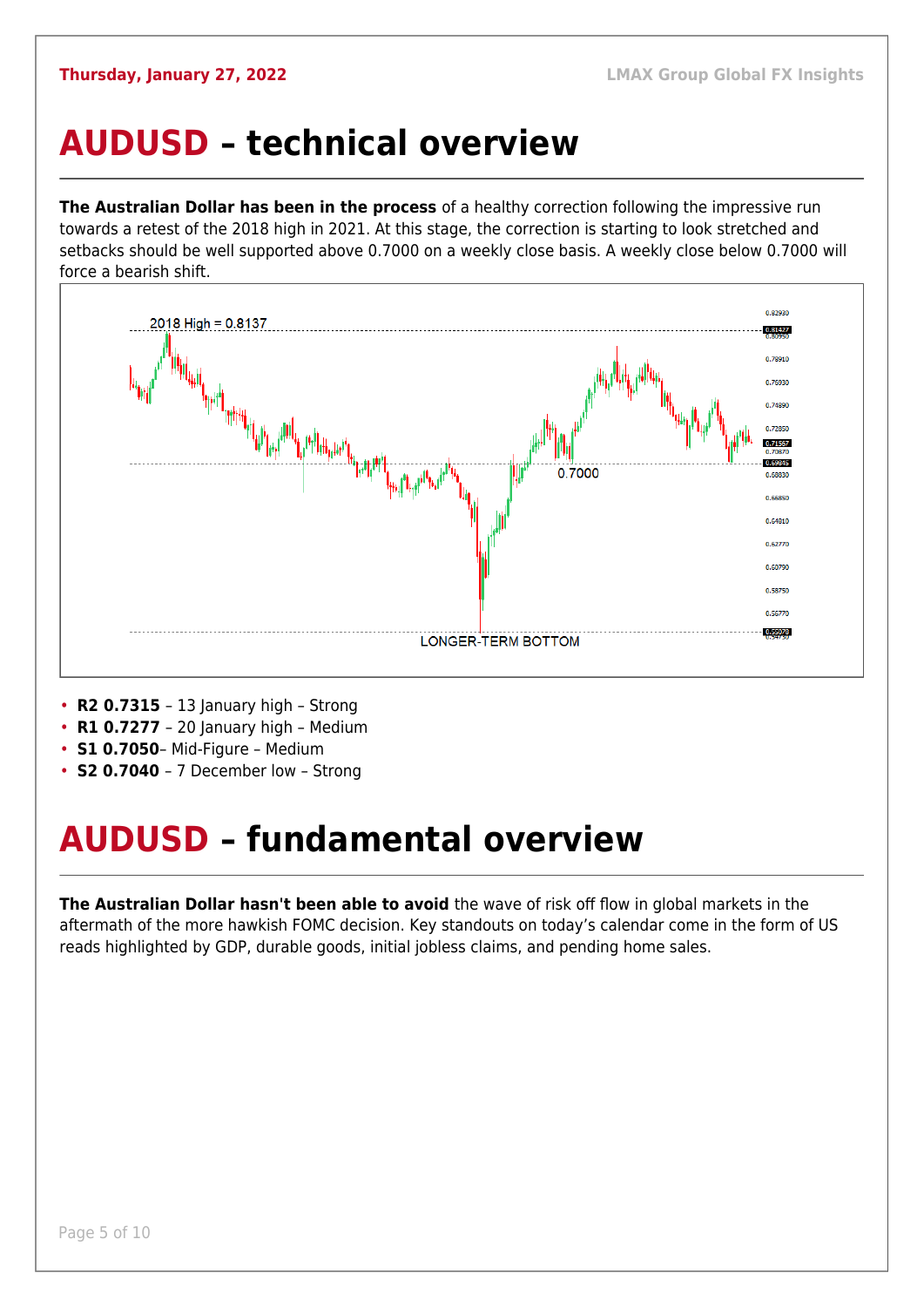#### <span id="page-5-0"></span>**USDCAD – technical overview**

**Finally signs of a major bottom in the works** after a severe decline from the 2020 high. A recent weekly close back above 1.2500 encourages the constructive outlook and opens the door for a push back towards next critical resistance in the 1.3000 area. Any setbacks should be well supported into the 1.2200s.



- **R2 1.2814**  6 January high Strong
- **R1 1.2731**  7 January high Medium
- **S1 1.2560** 26 January low- Strong
- **S2 1.2450** 19 January low Medium

### <span id="page-5-1"></span>**USDCAD – fundamental overview**

**The Bank of Canada kept its benchmark rate unchanged**, raised its 2022 inflation forecast to 4.2% and said the Canadian economy is at full capacity. The central bank also signaled further hikes could be imminent, and Governor Macklem later said 'everyone should expect interest rates to be on a rising path.' Still, there were many expecting a hike on Wednesday and this left the overall tone less hawkish, which weighed on the Loonie, especially in the aftermath of a hawkish FOMC decision. Key standouts on today's calendar come in the form of US reads highlighted by GDP, durable goods, initial jobless claims, and pending home sales.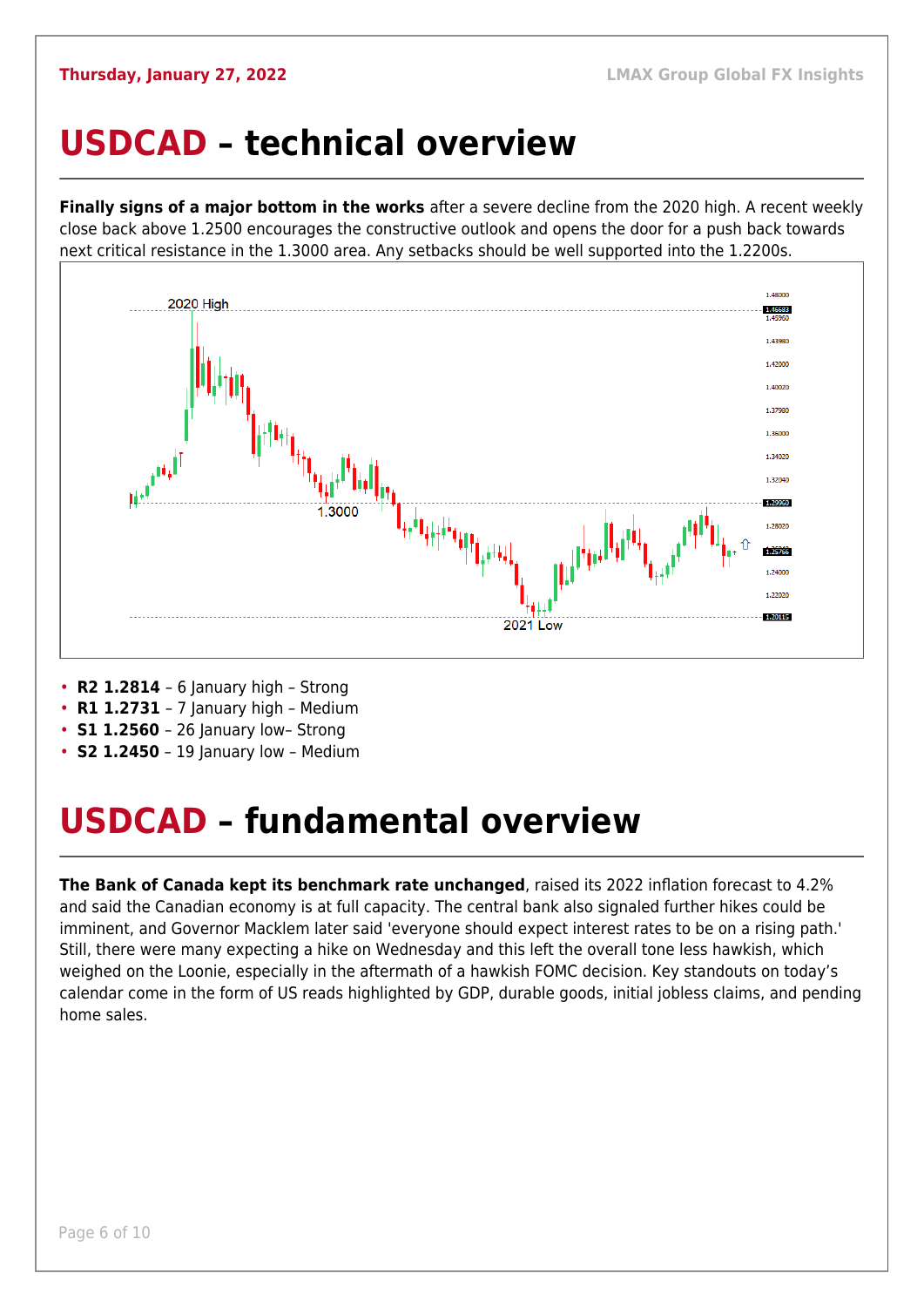### <span id="page-6-0"></span>**NZDUSD – technical overview**



**The market has entered a period of intense correction** after running up to a yearly and multi-month high. Back below 0.6500 would suggest a more significant bearish structural shift.

- **R2 0.6728**  24 January high Strong
- **R1 0.6702**  26 January high Medium
- **S1 0.6590**  November 2020 low Strong
- **S2 0.6500**  Psychological Medium

### <span id="page-6-1"></span>**NZDUSD – fundamental overview**

**Former RBNZ policymaker Spencer sees the RBNZ** raising 5 times this year to 2.00%. But this hasn't done anything to help the New Zealand Dollar. The currency has been dragged lower on the back of broad based risk off flow. Key standouts on today's calendar come in the form of US reads highlighted by GDP, durable goods, initial jobless claims, and pending home sales.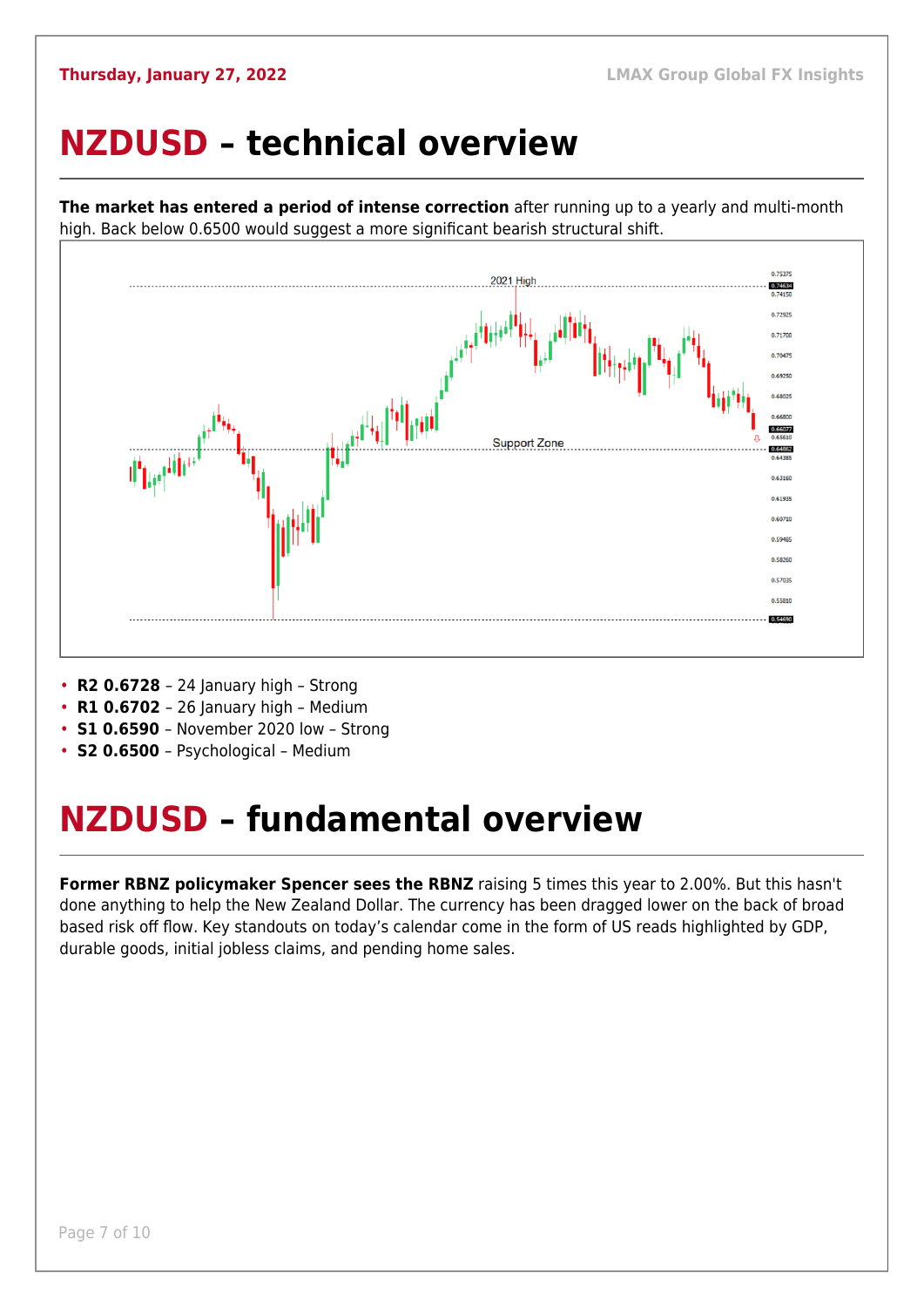#### <span id="page-7-0"></span>**US SPX 500 – technical overview**

**Longer-term technical studies are in the process of unwinding** from extended readings off record highs. The latest breakdown below 4,272 opens the door for the next major downside extension towards 3,500. Back above 4,612 will be required at a minimum to take the immediate pressure off the downside.



- **R2 4527**  19 January high Strong
- **R1 4495**  21 January high Medium
- **S1 4220**  24 January low Strong
- **S2 4200**  Round Number Medium

## <span id="page-7-1"></span>**US SPX 500 – fundamental overview**

**With so little room for additional central bank accommodation**, given an already depressed interest rate environment, the prospect for sustainable runs to the topside on easy money policy incentives and government stimulus, should no longer be as enticing to investors. Meanwhile, ongoing worry associated with coronavirus fallout and risk of rising inflation should weigh more heavily on investor sentiment in Q1 2022.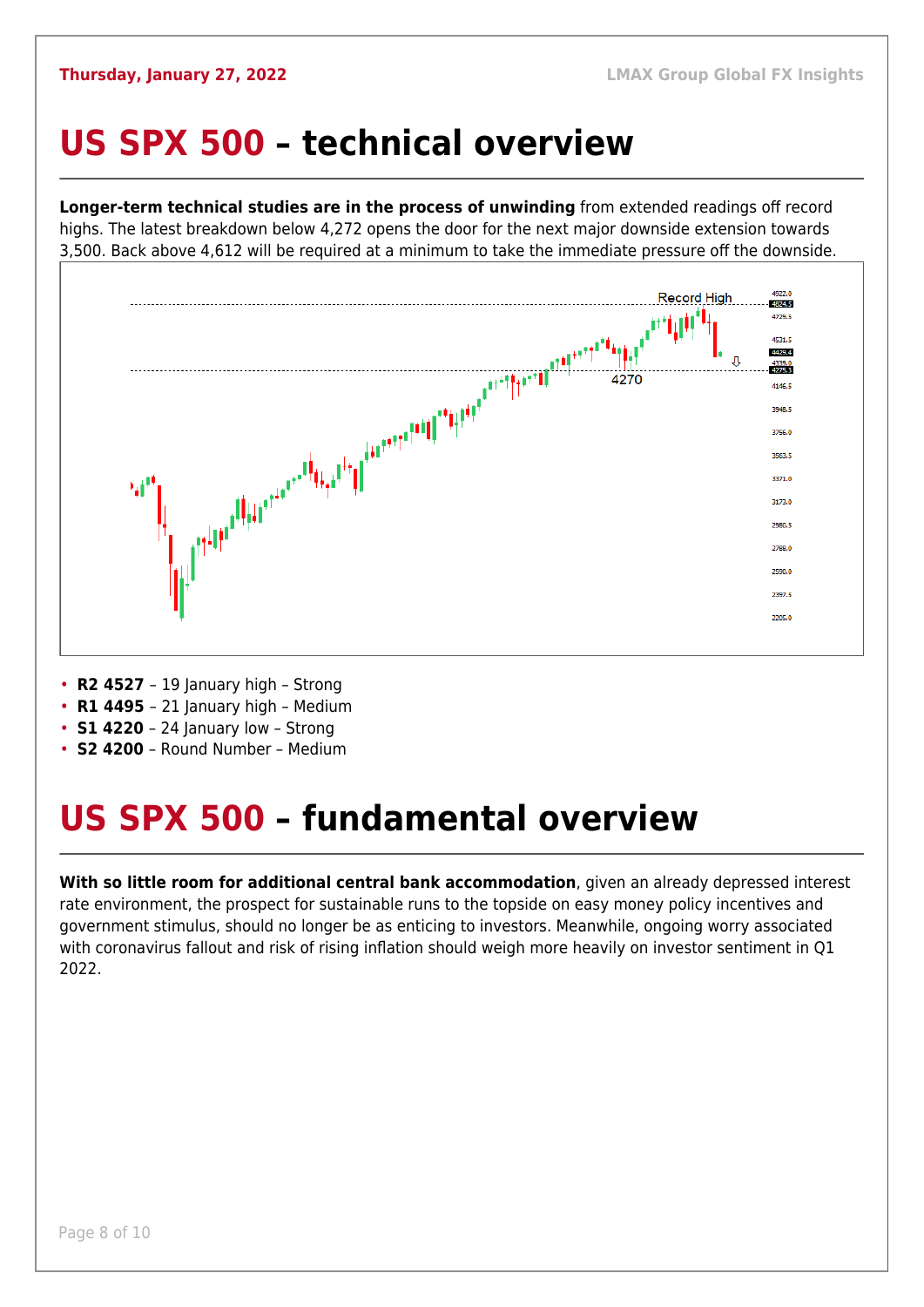## <span id="page-8-0"></span>**GOLD (SPOT) – technical overview**

**The 2019 breakout above the 2016 high** at 1375 was a significant development, opening the door for fresh record highs and an acceleration beyond the next major psychological barrier at 2000. Setbacks should now be well supported above 1600.



- **R2 1917**  1 June high Strong
- **R1 1878**  16 November high Medium
- **S1 1753**  15 December low Medium
- **S2 1722**  29 September low Strong

## <span id="page-8-1"></span>**GOLD (SPOT) – fundamental overview**

**The yellow metal continues to be well supported on dips** with solid demand from medium and longerterm accounts. These players are more concerned about exhausted monetary policy, extended global equities, and coronavirus fallout. All of this should keep the commodity well supported, with many market participants also fleeing to the hard asset as the grand dichotomy of record high equities and record low yields comes to an unnerving climax.